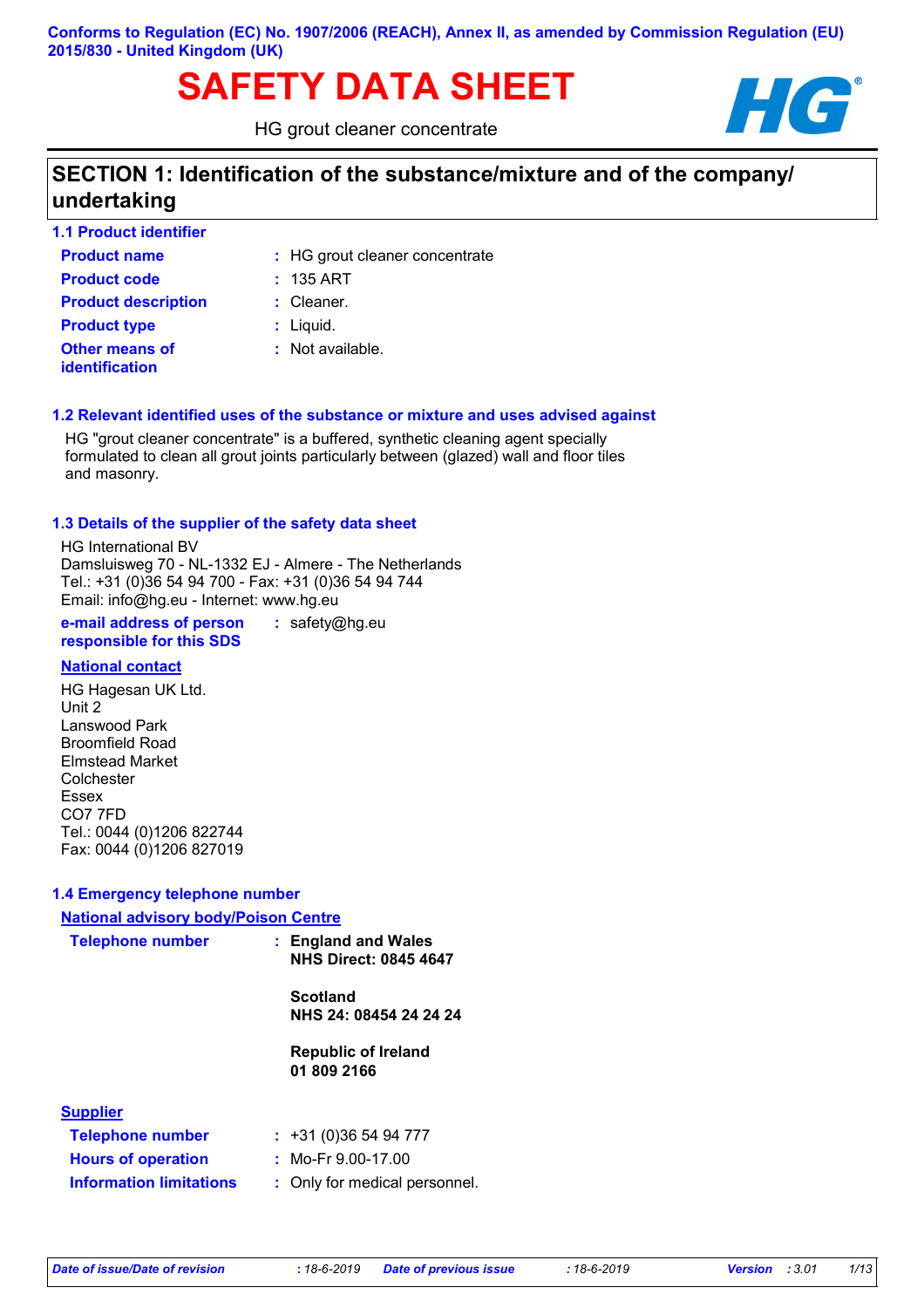# **SECTION 2: Hazards identification**

#### **2.1 Classification of the substance or mixture**

**Product definition :** Mixture

#### **Classification according to Regulation (EC) No. 1272/2008 [CLP/GHS]**

Skin Corr. 1, H314 Eye Dam. 1, H318

The product is classified as hazardous according to Regulation (EC) 1272/2008 as amended.

**Ingredients of unknown toxicity Ingredients of unknown** 

#### **ecotoxicity**

See Section 11 for more detailed information on health effects and symptoms. See Section 16 for the full text of the H statements declared above.

**:**

**:**

**2.2 Label elements**

**Hazard pictograms :**



| <b>Signal word</b>                                                                                                                                              | : Danger                                                                                                                                                                                                                                                                                                |
|-----------------------------------------------------------------------------------------------------------------------------------------------------------------|---------------------------------------------------------------------------------------------------------------------------------------------------------------------------------------------------------------------------------------------------------------------------------------------------------|
| <b>Hazard statements</b>                                                                                                                                        | : Causes severe skin burns and eye damage.                                                                                                                                                                                                                                                              |
| <b>Precautionary statements</b>                                                                                                                                 |                                                                                                                                                                                                                                                                                                         |
| <b>General</b>                                                                                                                                                  | : If medical advice is needed, have product container or label at hand. Keep out of<br>reach of children.                                                                                                                                                                                               |
| <b>Prevention</b>                                                                                                                                               | : Wear protective gloves and eye protection.                                                                                                                                                                                                                                                            |
| <b>Response</b>                                                                                                                                                 | : IF SWALLOWED: Rinse mouth. Do NOT induce vomiting. IF ON SKIN (or hair):<br>Take off immediately all contaminated clothing. Rinse skin with water [or shower]. IF<br>IN EYES: Rinse cautiously with water for several minutes. Remove contact lenses, if<br>present and easy to do. Continue rinsing. |
| <b>Storage</b>                                                                                                                                                  | : Not applicable                                                                                                                                                                                                                                                                                        |
| <b>Disposal</b>                                                                                                                                                 | : Dispose of contents and container in accordance with all local, regional, national<br>and international regulations.                                                                                                                                                                                  |
| <b>Hazardous ingredients</b>                                                                                                                                    | : Isotridecanol, ethoxylated<br>sodium hydroxide                                                                                                                                                                                                                                                        |
| <b>Supplemental label</b><br>elements                                                                                                                           | : Not applicable.                                                                                                                                                                                                                                                                                       |
| <b>Annex XVII - Restrictions</b><br>on the manufacture,<br>placing on the market and<br>use of certain dangerous<br>substances, mixtures and<br><b>articles</b> | : Not applicable.                                                                                                                                                                                                                                                                                       |
| <b>Special packaging requirements</b>                                                                                                                           |                                                                                                                                                                                                                                                                                                         |
| <b>Containers to be fitted</b><br>with child-resistant<br>fastenings                                                                                            | : Yes, applicable.                                                                                                                                                                                                                                                                                      |
| <b>Tactile warning of danger : Yes, applicable.</b>                                                                                                             |                                                                                                                                                                                                                                                                                                         |
| 2.3 Other hazards                                                                                                                                               |                                                                                                                                                                                                                                                                                                         |
| <b>Other hazards which do</b><br>not result in classification                                                                                                   | : None known.                                                                                                                                                                                                                                                                                           |
|                                                                                                                                                                 |                                                                                                                                                                                                                                                                                                         |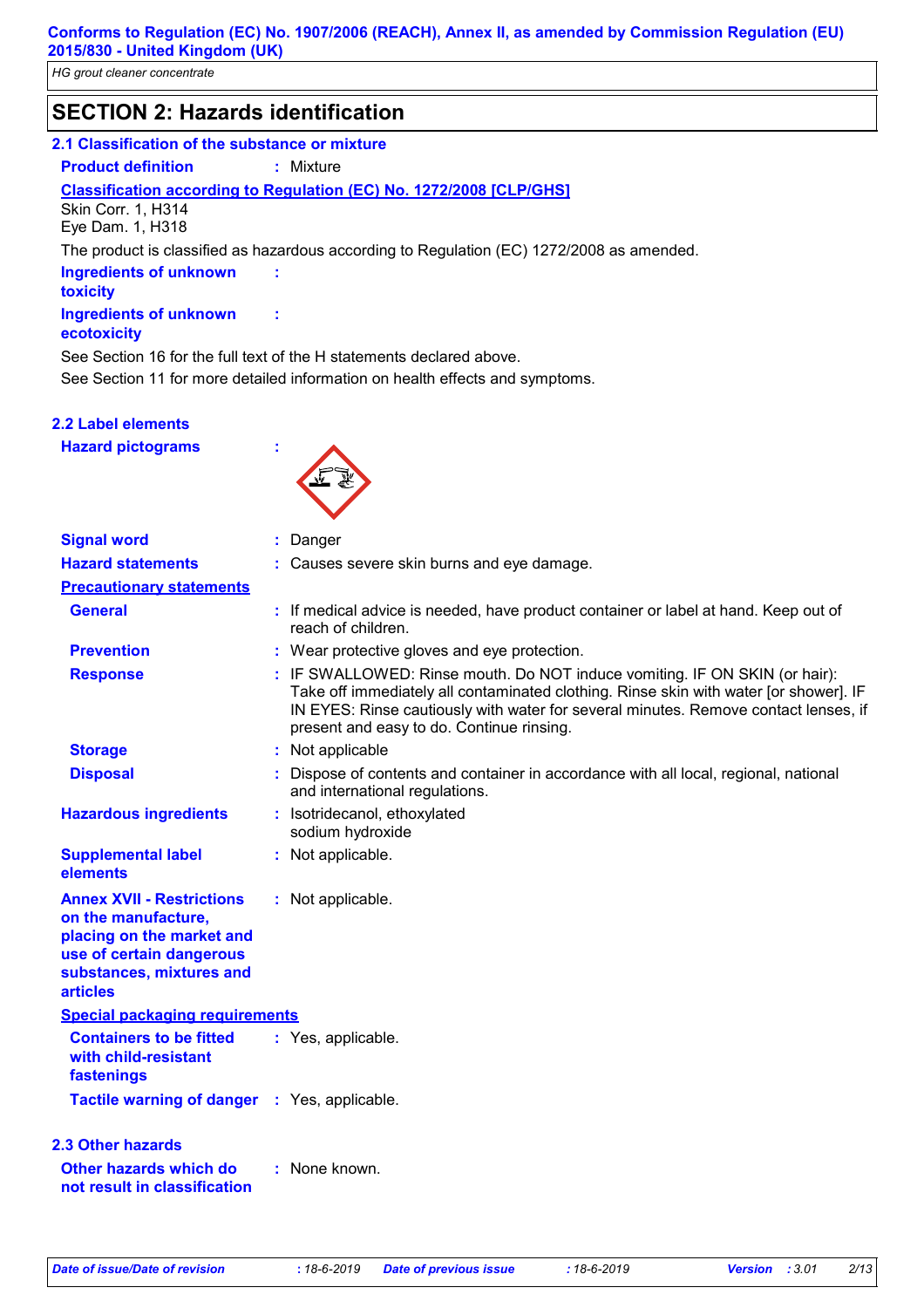# **SECTION 3: Composition/information on ingredients**

| <b>Product/ingredient name</b>                | <b>Identifiers</b>                                                | $\frac{9}{6}$ | <b>Regulation (EC) No.</b><br>1272/2008 [CLP]                                 | <b>Type</b> |
|-----------------------------------------------|-------------------------------------------------------------------|---------------|-------------------------------------------------------------------------------|-------------|
| cumene, monosulpho derivative,<br>sodium salt | EC: 250-913-5<br>CAS: 32073-22-6                                  | $≥1 - 5$      | Eye Irrit. 2, H319                                                            | $[1]$       |
| sodium carbonate                              | EC: 207-838-8<br>CAS: 497-19-8                                    | $≥1 - 5$      | Eye Irrit. 2, H319                                                            | $[1]$       |
| Isotridecanol, ethoxylated                    | REACH#:<br>01-2119976362-32<br>$EC: 500-241-6$<br>CAS: 69011-36-5 | $≥1 - 5$      | Acute Tox. 4, H302<br>Eye Dam. 1, H318                                        | $[1]$       |
| sodium hydroxide                              | REACH#:<br>01-2119457892-27<br>EC: 215-185-5<br>CAS: 1310-73-2    | $≥0,5 - <2$   | Met. Corr. 1, H290<br>Skin Corr. 1A, H314<br>Eye Dam. 1, H318                 | [1] [2]     |
| trisodium nitrilotriacetate                   | EC: 225-768-6<br>CAS: 5064-31-3                                   | $5$           | Acute Tox. 4, H302<br>Eye Irrit. 2, H319<br>Carc. 2, H351                     | $[1]$       |
|                                               |                                                                   |               | See Section 16 for<br>the full text of the H<br>statements declared<br>above. |             |

There are no additional ingredients present which, within the current knowledge of the supplier and in the concentrations applicable, are classified as hazardous to health or the environment, are PBTs, vPvBs or Substances of equivalent concern, or have been assigned a workplace exposure limit and hence require reporting in this section.

#### Type

[1] Substance classified with a health or environmental hazard

[2] Substance with a workplace exposure limit

[3] Substance meets the criteria for PBT according to Regulation (EC) No. 1907/2006, Annex XIII

[4] Substance meets the criteria for vPvB according to Regulation (EC) No. 1907/2006, Annex XIII

[5] Substance of equivalent concern

[6] Additional disclosure due to company policy

Occupational exposure limits, if available, are listed in Section 8.

# **SECTION 4: First aid measures**

#### **4.1 Description of first aid measures**

| <b>Eye contact</b>                | : Get medical attention immediately. Call a poison center or physician. Immediately<br>flush eyes with plenty of water, occasionally lifting the upper and lower eyelids.<br>Check for and remove any contact lenses. Continue to rinse for at least 10 minutes.<br>Chemical burns must be treated promptly by a physician.                                                                                                           |
|-----------------------------------|---------------------------------------------------------------------------------------------------------------------------------------------------------------------------------------------------------------------------------------------------------------------------------------------------------------------------------------------------------------------------------------------------------------------------------------|
| <b>Inhalation</b>                 | : Get medical attention if symptoms occur. Remove victim to fresh air and keep at<br>rest in a position comfortable for breathing. In case of inhalation of decomposition<br>products in a fire, symptoms may be delayed. The exposed person may need to be<br>kept under medical surveillance for 48 hours.                                                                                                                          |
| <b>Skin contact</b>               | : Get medical attention immediately. Call a poison center or physician. Flush<br>contaminated skin with plenty of water. Remove contaminated clothing and shoes.<br>Wash contaminated clothing thoroughly with water before removing it, or wear<br>gloves. Continue to rinse for at least 10 minutes. Chemical burns must be treated<br>promptly by a physician. Wash clothing before reuse. Clean shoes thoroughly<br>before reuse. |
| <b>Ingestion</b>                  | : Get medical attention immediately. Call a poison center or physician. Chemical<br>burns must be treated promptly by a physician.                                                                                                                                                                                                                                                                                                    |
| <b>Protection of first-aiders</b> | : No action shall be taken involving any personal risk or without suitable training. If it<br>is suspected that fumes are still present, the rescuer should wear an appropriate<br>mask or self-contained breathing apparatus. It may be dangerous to the person<br>providing aid to give mouth-to-mouth resuscitation. Wash contaminated clothing<br>thoroughly with water before removing it, or wear gloves.                       |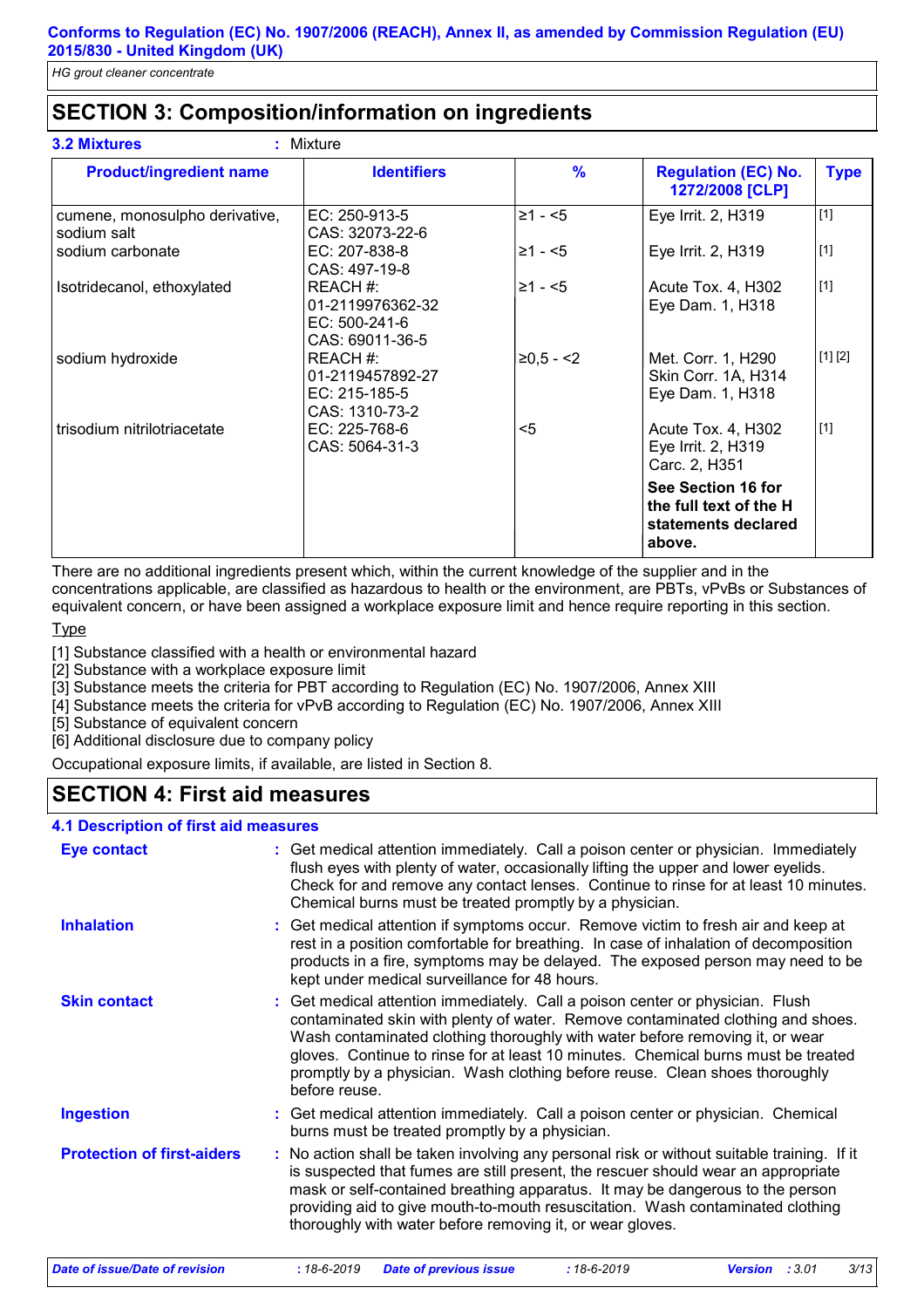# **SECTION 4: First aid measures**

#### **4.2 Most important symptoms and effects, both acute and delayed**

#### **Over-exposure signs/symptoms**

| <b>Eye contact</b>  | : Adverse symptoms may include the following:<br>pain<br>watering<br>redness                           |
|---------------------|--------------------------------------------------------------------------------------------------------|
| <b>Inhalation</b>   | : No specific data.                                                                                    |
| <b>Skin contact</b> | : Adverse symptoms may include the following:<br>pain or irritation<br>redness<br>blistering may occur |
| <b>Ingestion</b>    | : Adverse symptoms may include the following:<br>stomach pains                                         |

#### **4.3 Indication of any immediate medical attention and special treatment needed**

| $A = A = (A + 1) = (B + 1)$ |                                                                                                                                                                          |
|-----------------------------|--------------------------------------------------------------------------------------------------------------------------------------------------------------------------|
| <b>Specific treatments</b>  | : No specific treatment.                                                                                                                                                 |
| Notes to physician          | : In case of inhalation of decomposition products in a fire, symptoms may be delayed.<br>The exposed person may need to be kept under medical surveillance for 48 hours. |

# **SECTION 5: Firefighting measures**

| 5.1 Extinguishing media                |                  |
|----------------------------------------|------------------|
| <b>Suitable extinguishing</b><br>media | : Not applicable |
| Unsuitable extinguishing<br>media      | : Not applicable |

#### **5.2 Special hazards arising from the substance or mixture**

| <b>Hazards from the</b><br>substance or mixture          | : In a fire or if heated, a pressure increase will occur and the container may burst.                                                                                                                                                                                                                                                                                 |
|----------------------------------------------------------|-----------------------------------------------------------------------------------------------------------------------------------------------------------------------------------------------------------------------------------------------------------------------------------------------------------------------------------------------------------------------|
| <b>Hazardous combustion</b><br>products                  | : Decomposition products may include the following materials:<br>carbon dioxide<br>carbon monoxide<br>nitrogen oxides<br>sulfur oxides<br>phosphorus oxides<br>metal oxide/oxides                                                                                                                                                                                     |
| <b>5.3 Advice for firefighters</b>                       |                                                                                                                                                                                                                                                                                                                                                                       |
| <b>Special protective actions</b><br>for fire-fighters   | : Promptly isolate the scene by removing all persons from the vicinity of the incident if<br>there is a fire. No action shall be taken involving any personal risk or without<br>suitable training.                                                                                                                                                                   |
| <b>Special protective</b><br>equipment for fire-fighters | : Fire-fighters should wear appropriate protective equipment and self-contained<br>breathing apparatus (SCBA) with a full face-piece operated in positive pressure<br>mode. Clothing for fire-fighters (including helmets, protective boots and gloves)<br>conforming to European standard EN 469 will provide a basic level of protection for<br>chemical incidents. |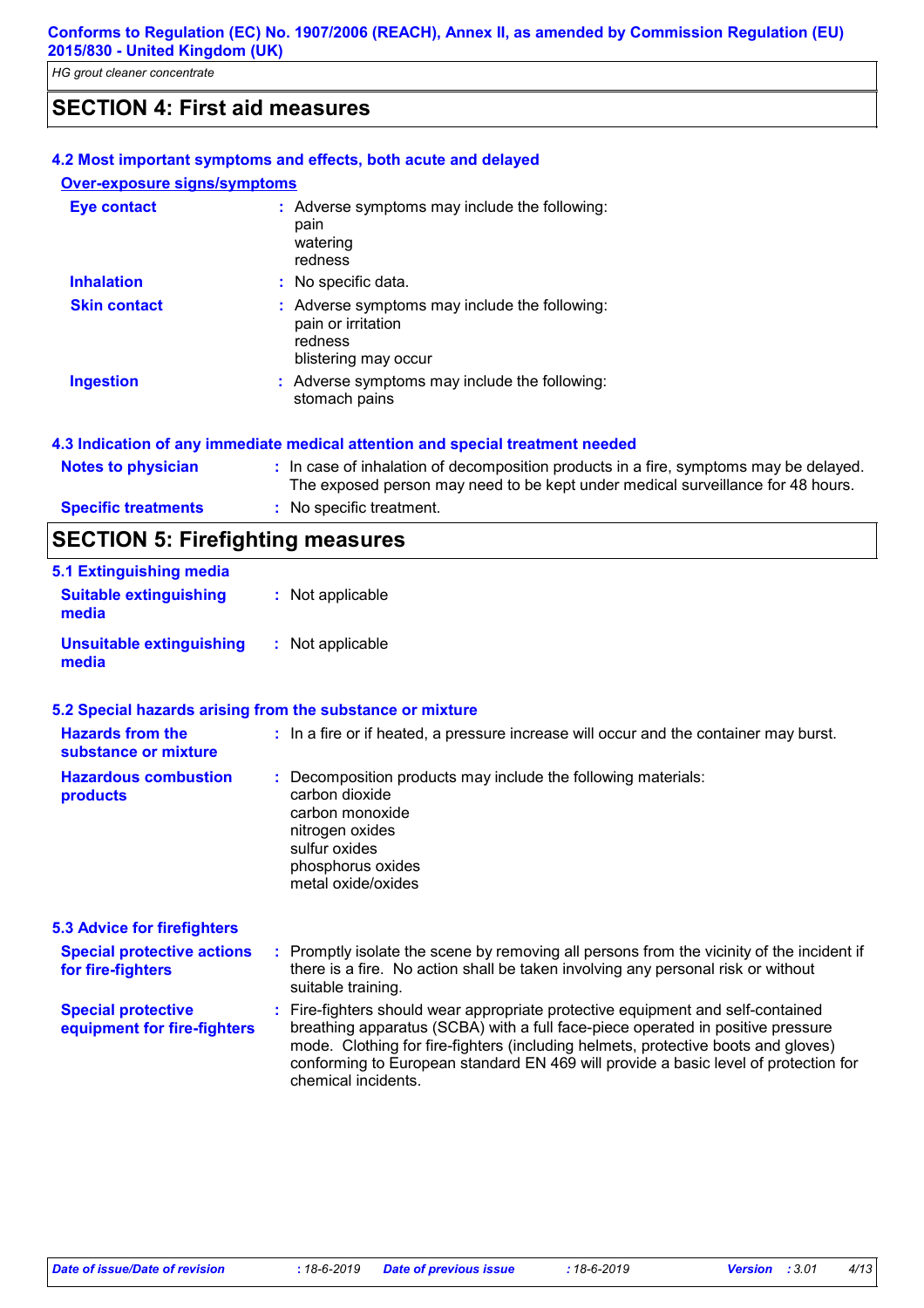*HG grout cleaner concentrate*

### **SECTION 6: Accidental release measures**

|                                                          | 6.1 Personal precautions, protective equipment and emergency procedures                                                                                                                                                                                                                                                                                                                                                                                                                                                                                                                           |
|----------------------------------------------------------|---------------------------------------------------------------------------------------------------------------------------------------------------------------------------------------------------------------------------------------------------------------------------------------------------------------------------------------------------------------------------------------------------------------------------------------------------------------------------------------------------------------------------------------------------------------------------------------------------|
| For non-emergency<br>personnel                           | : No action shall be taken involving any personal risk or without suitable training.<br>Evacuate surrounding areas. Keep unnecessary and unprotected personnel from<br>entering. Do not touch or walk through spilt material. Do not breathe vapour or mist.<br>Provide adequate ventilation. Wear appropriate respirator when ventilation is<br>inadequate. Put on appropriate personal protective equipment.                                                                                                                                                                                    |
| For emergency responders                                 | : If specialised clothing is required to deal with the spillage, take note of any<br>information in Section 8 on suitable and unsuitable materials. See also the<br>information in "For non-emergency personnel".                                                                                                                                                                                                                                                                                                                                                                                 |
| <b>6.2 Environmental</b><br>precautions                  | : Avoid dispersal of spilt material and runoff and contact with soil, waterways, drains<br>and sewers. Inform the relevant authorities if the product has caused environmental<br>pollution (sewers, waterways, soil or air).                                                                                                                                                                                                                                                                                                                                                                     |
| 6.3 Methods and material for containment and cleaning up |                                                                                                                                                                                                                                                                                                                                                                                                                                                                                                                                                                                                   |
| <b>Small spill</b>                                       | : Stop leak if without risk. Move containers from spill area. Dilute with water and mop<br>up if water-soluble. Alternatively, or if water-insoluble, absorb with an inert dry<br>material and place in an appropriate waste disposal container. Dispose of via a<br>licensed waste disposal contractor.                                                                                                                                                                                                                                                                                          |
| <b>Large spill</b>                                       | : Stop leak if without risk. Move containers from spill area. Approach the release<br>from upwind. Prevent entry into sewers, water courses, basements or confined<br>areas. Wash spillages into an effluent treatment plant or proceed as follows.<br>Contain and collect spillage with non-combustible, absorbent material e.g. sand,<br>earth, vermiculite or diatomaceous earth and place in container for disposal<br>according to local regulations. Dispose of via a licensed waste disposal contractor.<br>Contaminated absorbent material may pose the same hazard as the spilt product. |
| <b>6.4 Reference to other</b><br><b>sections</b>         | : See Section 1 for emergency contact information.<br>See Section 8 for information on appropriate personal protective equipment.<br>See Section 13 for additional waste treatment information.                                                                                                                                                                                                                                                                                                                                                                                                   |

### **SECTION 7: Handling and storage**

The information in this section contains generic advice and guidance. The list of Identified Uses in Section 1 should be consulted for any available use-specific information provided in the Exposure Scenario(s).

#### **7.1 Precautions for safe handling**

| <b>Protective measures</b>                       | : Put on appropriate personal protective equipment (see Section 8). Do not get in<br>eyes or on skin or clothing. Do not breathe vapour or mist. Do not ingest. If during<br>normal use the material presents a respiratory hazard, use only with adequate<br>ventilation or wear appropriate respirator. Keep in the original container or an<br>approved alternative made from a compatible material, kept tightly closed when not<br>in use. Keep away from acids. Empty containers retain product residue and can be<br>hazardous. Do not reuse container. |
|--------------------------------------------------|----------------------------------------------------------------------------------------------------------------------------------------------------------------------------------------------------------------------------------------------------------------------------------------------------------------------------------------------------------------------------------------------------------------------------------------------------------------------------------------------------------------------------------------------------------------|
| <b>Advice on general</b><br>occupational hygiene | : Eating, drinking and smoking should be prohibited in areas where this material is<br>handled, stored and processed. Workers should wash hands and face before<br>eating, drinking and smoking. Remove contaminated clothing and protective<br>equipment before entering eating areas. See also Section 8 for additional<br>information on hygiene measures.                                                                                                                                                                                                  |

#### **7.2 Conditions for safe storage, including any incompatibilities**

Store in accordance with local regulations. Store in original container protected from direct sunlight in a dry, cool and well-ventilated area, away from incompatible materials (see Section 10) and food and drink. Store locked up. Separate from acids. Keep container tightly closed and sealed until ready for use. Containers that have been opened must be carefully resealed and kept upright to prevent leakage. Do not store in unlabelled containers. Use appropriate containment to avoid environmental contamination. See Section 10 for incompatible materials before handling or use.

#### **7.3 Specific end use(s)**

*Date of issue/Date of revision* **:** *18-6-2019 Date of previous issue : 18-6-2019 Version : 3.01 5/13*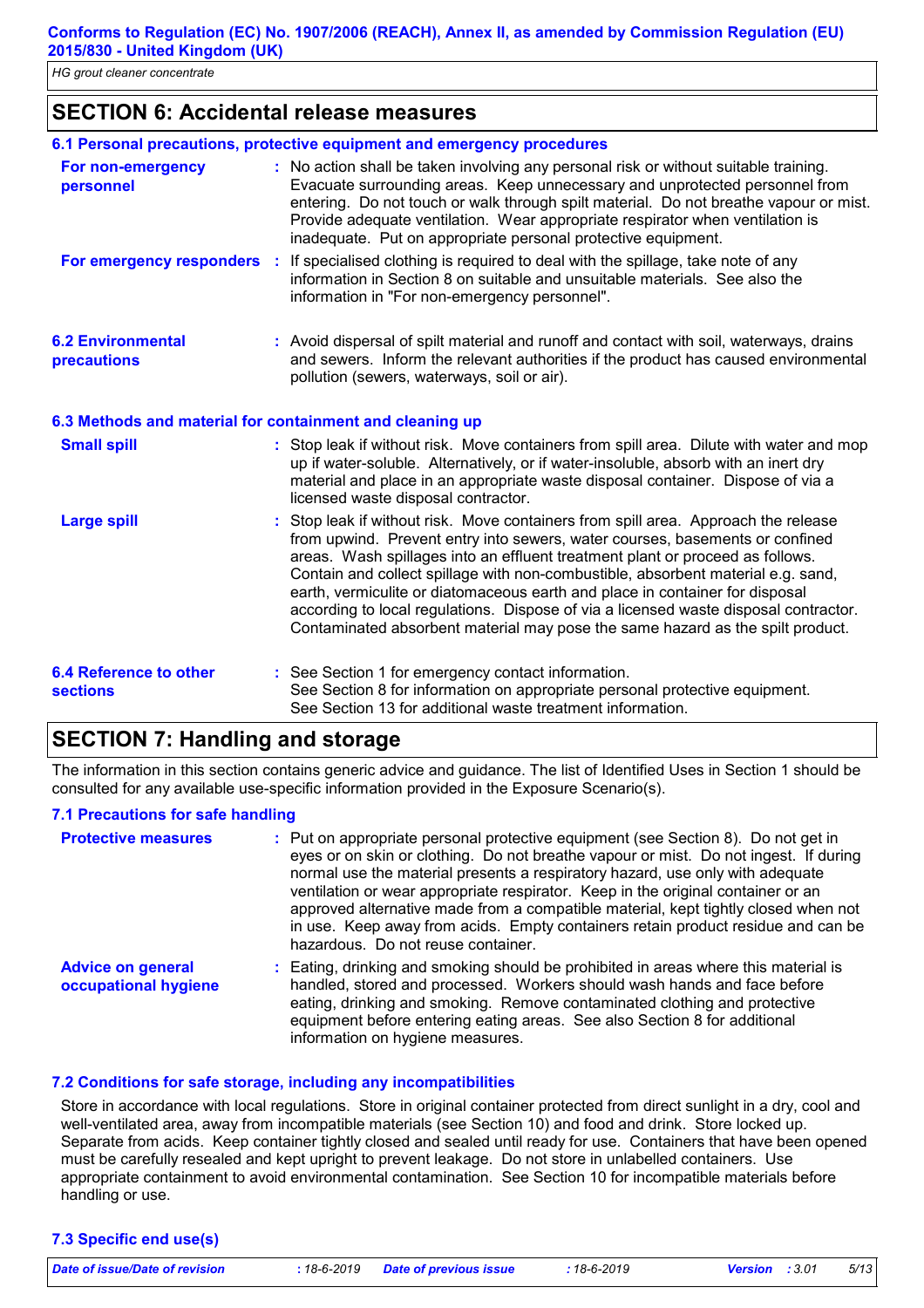*HG grout cleaner concentrate*

### **SECTION 7: Handling and storage**

**Recommendations :**

**Industrial sector specific : solutions** : Not available.

### **SECTION 8: Exposure controls/personal protection**

The information in this section contains generic advice and guidance. Information is provided based on typical anticipated uses of the product. Additional measures might be required for bulk handling or other uses that could significantly increase worker exposure or environmental releases.

#### **8.1 Control parameters**

#### **Occupational exposure limits**

| <b>Product/ingredient name</b>              |           | <b>Exposure limit values</b>                                                                                                                                                                                                                                                                                                                                                                                                                                                                                                                                                                                                                                                                                                                                                                                                                                                                                                                                                                                          |  |  |
|---------------------------------------------|-----------|-----------------------------------------------------------------------------------------------------------------------------------------------------------------------------------------------------------------------------------------------------------------------------------------------------------------------------------------------------------------------------------------------------------------------------------------------------------------------------------------------------------------------------------------------------------------------------------------------------------------------------------------------------------------------------------------------------------------------------------------------------------------------------------------------------------------------------------------------------------------------------------------------------------------------------------------------------------------------------------------------------------------------|--|--|
| sodium hydroxide                            |           | EH40/2005 WELs (United Kingdom (UK), 12/2011).<br>STEL: 2 mg/m <sup>3</sup> 15 minutes.                                                                                                                                                                                                                                                                                                                                                                                                                                                                                                                                                                                                                                                                                                                                                                                                                                                                                                                               |  |  |
| <b>Recommended monitoring</b><br>procedures | required. | : If this product contains ingredients with exposure limits, personal, workplace<br>atmosphere or biological monitoring may be required to determine the effectiveness<br>of the ventilation or other control measures and/or the necessity to use respiratory<br>protective equipment. Reference should be made to monitoring standards, such as<br>the following: European Standard EN 689 (Workplace atmospheres - Guidance for<br>the assessment of exposure by inhalation to chemical agents for comparison with<br>limit values and measurement strategy) European Standard EN 14042 (Workplace<br>atmospheres - Guide for the application and use of procedures for the assessment<br>of exposure to chemical and biological agents) European Standard EN 482<br>(Workplace atmospheres - General requirements for the performance of procedures<br>for the measurement of chemical agents) Reference to national guidance<br>documents for methods for the determination of hazardous substances will also be |  |  |
| <b>DNELS/DMELS</b>                          |           |                                                                                                                                                                                                                                                                                                                                                                                                                                                                                                                                                                                                                                                                                                                                                                                                                                                                                                                                                                                                                       |  |  |
| No DNELs/DMELs available.                   |           |                                                                                                                                                                                                                                                                                                                                                                                                                                                                                                                                                                                                                                                                                                                                                                                                                                                                                                                                                                                                                       |  |  |
| <b>PNECs</b>                                |           |                                                                                                                                                                                                                                                                                                                                                                                                                                                                                                                                                                                                                                                                                                                                                                                                                                                                                                                                                                                                                       |  |  |
| No PNECs available                          |           |                                                                                                                                                                                                                                                                                                                                                                                                                                                                                                                                                                                                                                                                                                                                                                                                                                                                                                                                                                                                                       |  |  |
| <b>8.2 Exposure controls</b>                |           |                                                                                                                                                                                                                                                                                                                                                                                                                                                                                                                                                                                                                                                                                                                                                                                                                                                                                                                                                                                                                       |  |  |
| <b>Appropriate engineering</b><br>controls  |           | : If user operations generate dust, fumes, gas, vapour or mist, use process<br>enclosures, local exhaust ventilation or other engineering controls to keep worker<br>exposure to airborne contaminants below any recommended or statutory limits.                                                                                                                                                                                                                                                                                                                                                                                                                                                                                                                                                                                                                                                                                                                                                                     |  |  |
| <b>Individual protection measures</b>       |           |                                                                                                                                                                                                                                                                                                                                                                                                                                                                                                                                                                                                                                                                                                                                                                                                                                                                                                                                                                                                                       |  |  |
| <b>Hygiene measures</b>                     |           | : Wash hands, forearms and face thoroughly after handling chemical products,<br>before eating, smoking and using the lavatory and at the end of the working period.<br>Appropriate techniques should be used to remove potentially contaminated clothing.<br>Wash contaminated clothing before reusing. Ensure that eyewash stations and<br>safety showers are close to the workstation location.                                                                                                                                                                                                                                                                                                                                                                                                                                                                                                                                                                                                                     |  |  |
| <b>Eye/face protection</b>                  |           | : Safety eyewear complying with an approved standard should be used when a risk<br>assessment indicates this is necessary to avoid exposure to liquid splashes, mists,<br>gases or dusts. If contact is possible, the following protection should be worn,<br>unless the assessment indicates a higher degree of protection: chemical splash<br>goggles and/or face shield. If inhalation hazards exist, a full-face respirator may be<br>required instead. Recommended: chemical splash goggles.                                                                                                                                                                                                                                                                                                                                                                                                                                                                                                                     |  |  |
| <b>Skin protection</b>                      |           |                                                                                                                                                                                                                                                                                                                                                                                                                                                                                                                                                                                                                                                                                                                                                                                                                                                                                                                                                                                                                       |  |  |
| <b>Hand protection</b>                      |           | : Use protective gloves. Staff training in the correct use and maintenance of personal<br>protective equipment must be guaranteed.<br>· Protection for long-term use or submersion<br>For long-term use or submersion, use nitrile rubber gloves of a thickness of at least<br>0.38mm (thickness depends on type of glove and quality), for a penetration time of<br>at least 480 minutes, tested according to the standard EN 374:2003.                                                                                                                                                                                                                                                                                                                                                                                                                                                                                                                                                                              |  |  |

*Date of issue/Date of revision* **:** *18-6-2019 Date of previous issue : 18-6-2019 Version : 3.01 6/13*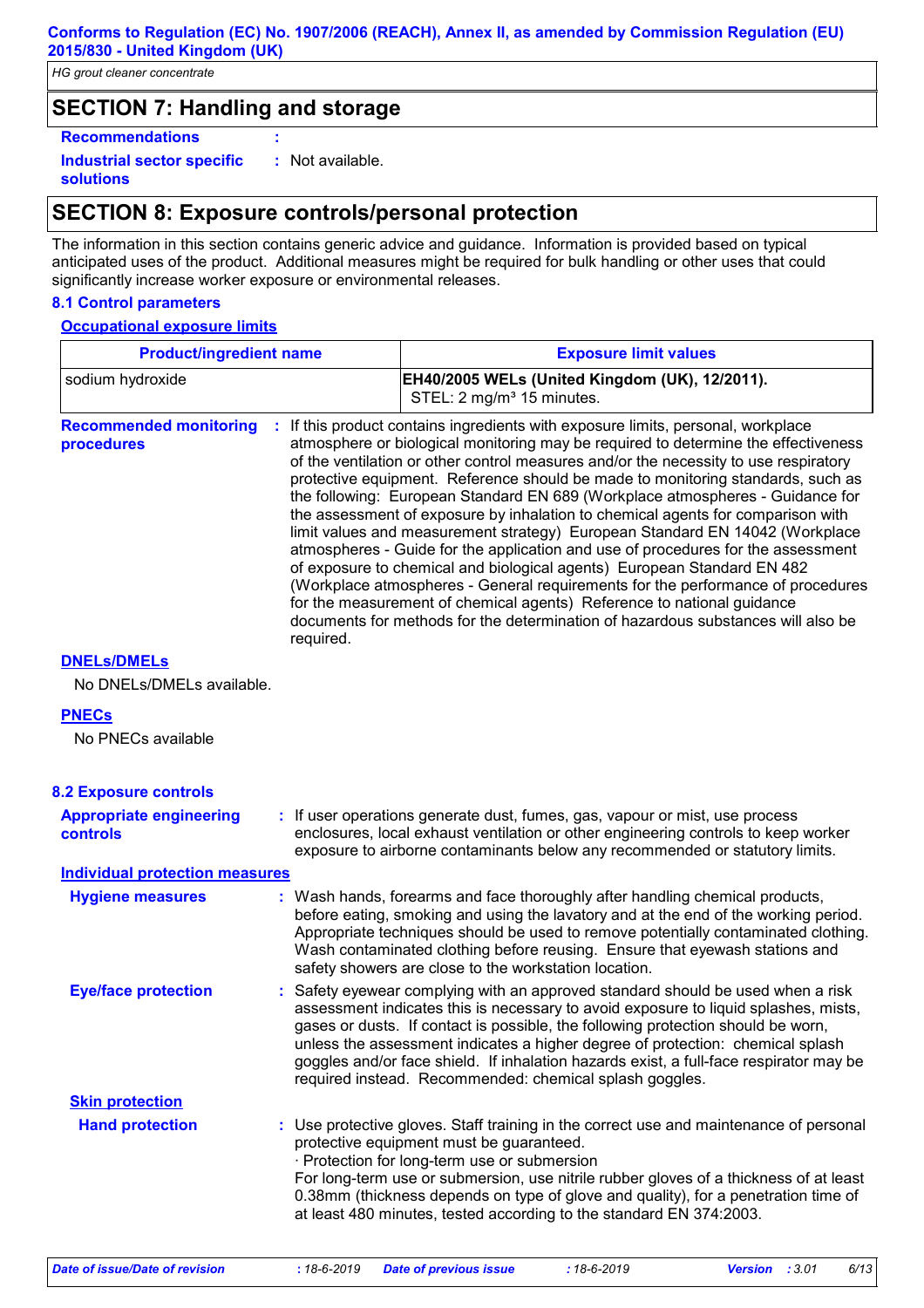# **SECTION 8: Exposure controls/personal protection**

|                                           | · Protection for short-term use (≤30 min) or splash protection<br>For short-term use $(\leq 30 \text{ min})$ or splash protection, use nitrile rubber gloves of a<br>thickness of at least 0.38mm (thickness depends on type of glove and quality), for a<br>penetration time of at least 30 minutes, tested according to the standard EN 374:<br>2003.                         |
|-------------------------------------------|---------------------------------------------------------------------------------------------------------------------------------------------------------------------------------------------------------------------------------------------------------------------------------------------------------------------------------------------------------------------------------|
|                                           | IMPORTANT: in order to guarantee the safe use of gloves, the following has to be<br>considered when choosing suitable protective gloves:<br>- The simultaneous use of other chemical products;<br>- Necessary protection against physical risks like cutting, perforation or thermal<br>hazards; and<br>- The manufacturer's instructions and/or specifications for the gloves. |
| <b>Body protection</b>                    | : Personal protective equipment for the body should be selected based on the task<br>being performed and the risks involved and should be approved by a specialist<br>before handling this product.                                                                                                                                                                             |
| <b>Other skin protection</b>              | : Appropriate footwear and any additional skin protection measures should be<br>selected based on the task being performed and the risks involved and should be<br>approved by a specialist before handling this product.                                                                                                                                                       |
| <b>Respiratory protection</b>             | Based on the hazard and potential for exposure, select a respirator that meets the<br>appropriate standard or certification. Respirators must be used according to a<br>respiratory protection program to ensure proper fitting, training, and other important<br>aspects of use.                                                                                               |
| <b>Thermal hazards</b>                    |                                                                                                                                                                                                                                                                                                                                                                                 |
| <b>Environmental exposure</b><br>controls | Emissions from ventilation or work process equipment should be checked to<br>ensure they comply with the requirements of environmental protection legislation.<br>In some cases, fume scrubbers, filters or engineering modifications to the process<br>equipment will be necessary to reduce emissions to acceptable levels.                                                   |

# **SECTION 9: Physical and chemical properties**

| 9.1 Information on basic physical and chemical properties         |                                |
|-------------------------------------------------------------------|--------------------------------|
| <b>Appearance</b>                                                 |                                |
| <b>Physical state</b>                                             | $:$ Liquid.                    |
| <b>Colour</b>                                                     | : Colourless to light yellow.  |
| <b>Odour</b>                                                      | : Characteristic.              |
| <b>Odour threshold</b>                                            | : Not available.               |
| pH                                                                | : 13,5                         |
| <b>Melting point/freezing point</b>                               | $: 0^{\circ}C$                 |
| <b>Initial boiling point and</b><br>boiling range                 | $: 100^{\circ}$ C              |
| <b>Flash point</b>                                                | : Closed cup: $>100^{\circ}$ C |
| <b>Evaporation rate</b>                                           | : Not available.               |
| <b>Flammability (solid, gas)</b>                                  | : Not available.               |
| <b>Upper/lower flammability or</b><br>explosive limits            | : Not available.               |
| <b>Vapour pressure</b>                                            | : Not available.               |
| <b>Vapour density</b>                                             | : Not available.               |
| <b>Relative density</b>                                           | : 1,085                        |
| <b>Solubility(ies)</b>                                            | : Not available.               |
| <b>Partition coefficient: n-octanol/: Not available.</b><br>water |                                |
| <b>Auto-ignition temperature</b>                                  | $: 365^{\circ}$ C              |
| <b>Decomposition temperature</b>                                  | : Not available.               |
| <b>Viscosity</b>                                                  | : Not available.               |

*Date of issue/Date of revision* **:** *18-6-2019 Date of previous issue : 18-6-2019 Version : 3.01 7/13*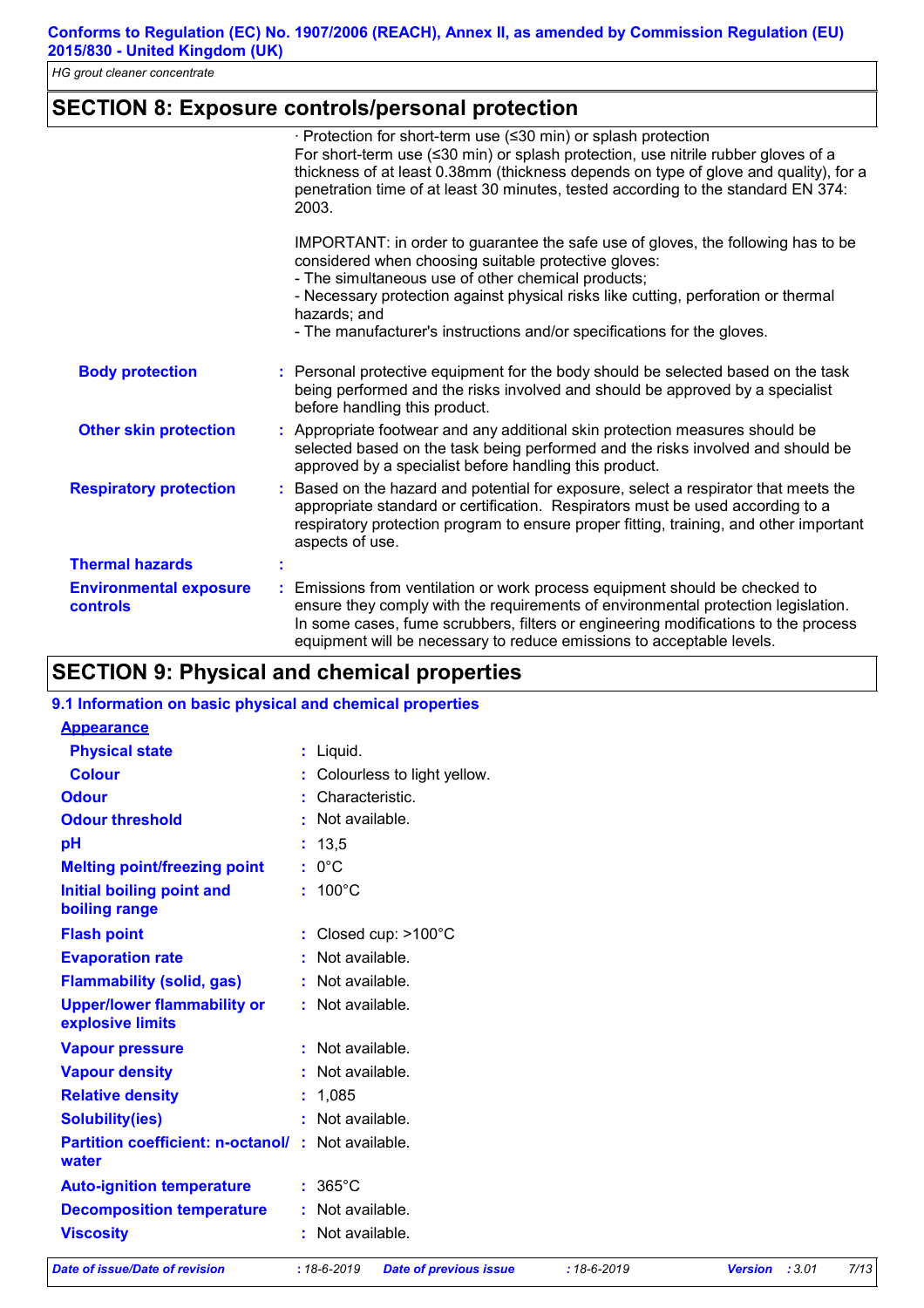| HG grout cleaner concentrate                       |                                                                                                           |  |  |  |
|----------------------------------------------------|-----------------------------------------------------------------------------------------------------------|--|--|--|
| <b>SECTION 9: Physical and chemical properties</b> |                                                                                                           |  |  |  |
| <b>Explosive properties</b>                        | : Not available.                                                                                          |  |  |  |
| <b>Oxidising properties</b>                        | : Not available.                                                                                          |  |  |  |
| 9.2 Other information                              |                                                                                                           |  |  |  |
| <b>Solubility in water</b>                         | : Not available.                                                                                          |  |  |  |
| No additional information.                         |                                                                                                           |  |  |  |
| <b>SECTION 10: Stability and reactivity</b>        |                                                                                                           |  |  |  |
| <b>10.1 Reactivity</b>                             | : No specific test data related to reactivity available for this product or its ingredients.              |  |  |  |
| <b>10.2 Chemical stability</b>                     | : The product is stable.                                                                                  |  |  |  |
| <b>10.3 Possibility of</b><br>hazardous reactions  | : Under normal conditions of storage and use, hazardous reactions will not occur.                         |  |  |  |
| <b>10.4 Conditions to avoid</b>                    | : Not applicable                                                                                          |  |  |  |
| 10.5 Incompatible materials                        | : Reactive or incompatible with the following materials:<br>acids                                         |  |  |  |
| <b>10.6 Hazardous</b><br>decomposition products    | : Under normal conditions of storage and use, hazardous decomposition products<br>should not be produced. |  |  |  |

# **SECTION 11: Toxicological information**

### **11.1 Information on toxicological effects**

#### **Acute toxicity**

**decomposition products**

| <b>Product/ingredient name</b>                  | <b>Result</b>           | <b>Species</b> | <b>Dose</b>              | <b>Exposure</b> |
|-------------------------------------------------|-------------------------|----------------|--------------------------|-----------------|
| sodium carbonate<br>trisodium nitrilotriacetate | ILD50 Oral<br>LD50 Oral | Rat<br>Rat     | 4090 mg/kg<br>1100 mg/kg |                 |
| <b>Conclusion/Summary</b>                       | : Not available.        |                |                          |                 |

# **Acute toxicity estimates**

Not available.

### **Irritation/Corrosion**

| <b>Product/ingredient name</b> | <b>Result</b>            | <b>Species</b> | <b>Score</b>                 | <b>Exposure</b>                          | <b>Observation</b> |
|--------------------------------|--------------------------|----------------|------------------------------|------------------------------------------|--------------------|
| sodium carbonate               | Eyes - Mild irritant     | Rabbit         | -                            | 0,5 minutes<br>100                       |                    |
|                                | Eyes - Moderate irritant | Rabbit         | $\overline{\phantom{a}}$     | milligrams<br>24 hours 100<br>milligrams |                    |
|                                | Eyes - Severe irritant   | Rabbit         | -                            | 50 milligrams                            |                    |
|                                | Skin - Mild irritant     | Rabbit         | $\qquad \qquad \blacksquare$ | 24 hours 500<br>milligrams               |                    |
| sodium hydroxide               | Eyes - Severe irritant   | Monkey         | -                            | 24 hours 1<br>Percent                    |                    |
|                                | Eyes - Mild irritant     | Rabbit         | $\qquad \qquad \blacksquare$ | 400<br>Micrograms                        |                    |
|                                | Eyes - Severe irritant   | Rabbit         | $\qquad \qquad \blacksquare$ | 24 hours 50<br>Micrograms                |                    |
|                                | Eyes - Severe irritant   | Rabbit         | -                            | 1 Percent                                |                    |
|                                | Eyes - Severe irritant   | Rabbit         | $\qquad \qquad \blacksquare$ | 24 hours 1<br>milligrams                 |                    |
|                                | Eyes - Severe irritant   | Rabbit         | $\overline{\phantom{a}}$     | 0,5 minutes<br>1 milligrams              |                    |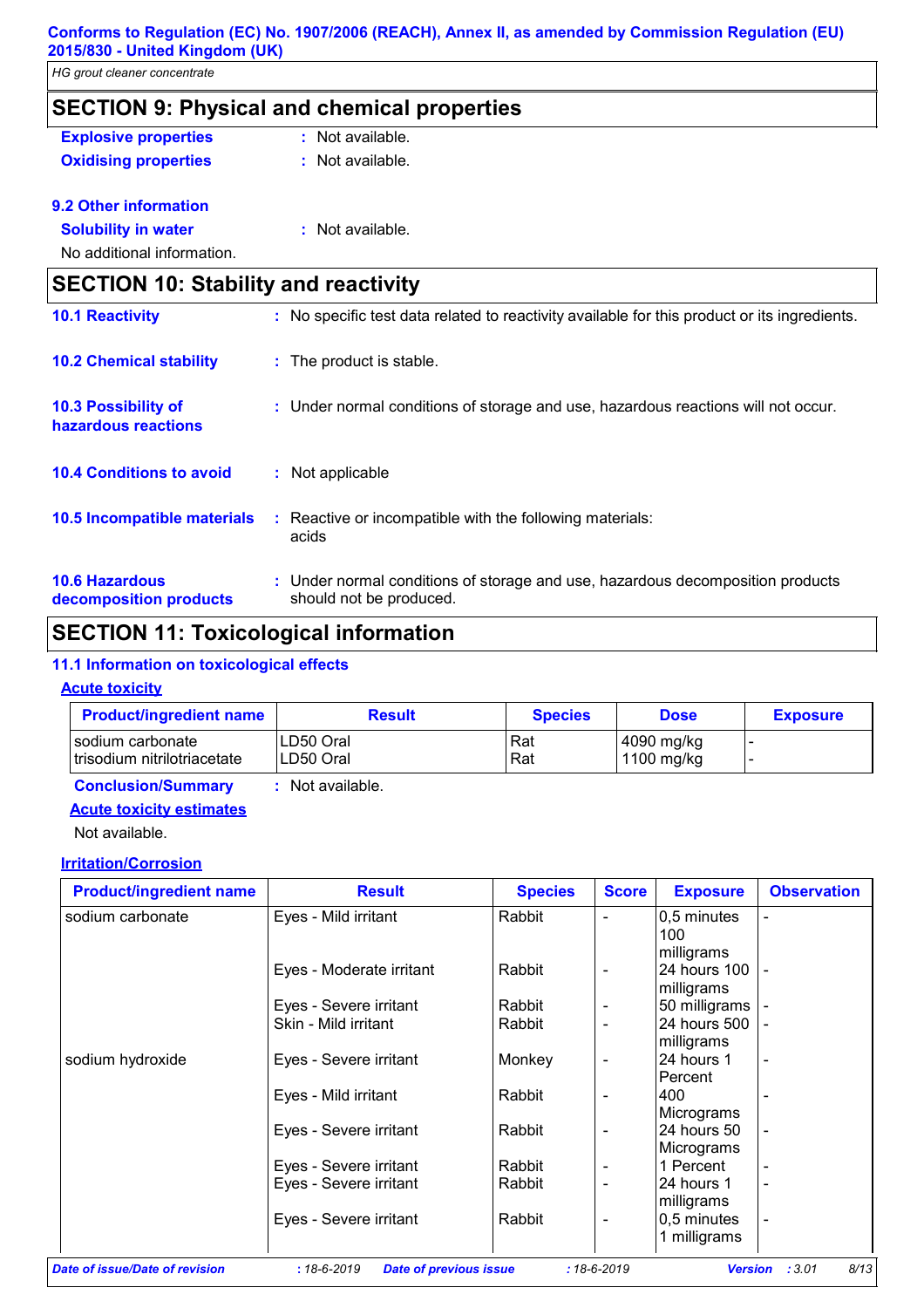# **SECTION 11: Toxicological information**

| <b>JLVIIVII III. TUAILUIUGILAI IIIIUIIIIALIUII</b>        |                                                                                                        |        |                |                                       |                          |
|-----------------------------------------------------------|--------------------------------------------------------------------------------------------------------|--------|----------------|---------------------------------------|--------------------------|
|                                                           | Skin - Mild irritant                                                                                   | Human  |                | 24 hours 2                            | $\overline{\phantom{0}}$ |
|                                                           | Skin - Severe irritant                                                                                 | Rabbit | $\blacksquare$ | Percent<br>24 hours 500<br>milligrams | $\blacksquare$           |
| <b>Conclusion/Summary</b>                                 | : Not available.                                                                                       |        |                |                                       |                          |
| <b>Sensitisation</b>                                      |                                                                                                        |        |                |                                       |                          |
| <b>Conclusion/Summary</b>                                 | : Not available.                                                                                       |        |                |                                       |                          |
| <b>Mutagenicity</b>                                       |                                                                                                        |        |                |                                       |                          |
| <b>Conclusion/Summary</b>                                 | : Not available.                                                                                       |        |                |                                       |                          |
| <b>Carcinogenicity</b>                                    |                                                                                                        |        |                |                                       |                          |
| <b>Conclusion/Summary</b>                                 | : Not available.                                                                                       |        |                |                                       |                          |
| <b>Reproductive toxicity</b>                              |                                                                                                        |        |                |                                       |                          |
| <b>Conclusion/Summary</b>                                 | : Not available.                                                                                       |        |                |                                       |                          |
| <b>Teratogenicity</b>                                     |                                                                                                        |        |                |                                       |                          |
| <b>Conclusion/Summary</b>                                 | : Not available.                                                                                       |        |                |                                       |                          |
| <b>Specific target organ toxicity (single exposure)</b>   |                                                                                                        |        |                |                                       |                          |
| Not available.                                            |                                                                                                        |        |                |                                       |                          |
| <b>Specific target organ toxicity (repeated exposure)</b> |                                                                                                        |        |                |                                       |                          |
| Not available.                                            |                                                                                                        |        |                |                                       |                          |
| <b>Aspiration hazard</b>                                  |                                                                                                        |        |                |                                       |                          |
| Not available.                                            |                                                                                                        |        |                |                                       |                          |
| <b>Information on likely routes</b><br>of exposure        | : Not available.                                                                                       |        |                |                                       |                          |
| <b>Potential acute health effects</b>                     |                                                                                                        |        |                |                                       |                          |
| <b>Eye contact</b>                                        | : Causes serious eye damage.                                                                           |        |                |                                       |                          |
| <b>Inhalation</b>                                         | No known significant effects or critical hazards.                                                      |        |                |                                       |                          |
| <b>Skin contact</b>                                       | Causes severe burns.                                                                                   |        |                |                                       |                          |
| <b>Ingestion</b>                                          | : No known significant effects or critical hazards.                                                    |        |                |                                       |                          |
|                                                           | <b>Symptoms related to the physical, chemical and toxicological characteristics</b>                    |        |                |                                       |                          |
| <b>Eye contact</b>                                        | : Adverse symptoms may include the following:<br>pain<br>watering<br>redness                           |        |                |                                       |                          |
| <b>Inhalation</b>                                         | : No specific data.                                                                                    |        |                |                                       |                          |
| <b>Skin contact</b>                                       | : Adverse symptoms may include the following:<br>pain or irritation<br>redness<br>blistering may occur |        |                |                                       |                          |
| <b>Ingestion</b>                                          | : Adverse symptoms may include the following:<br>stomach pains                                         |        |                |                                       |                          |
| <b>Short term exposure</b>                                | Delayed and immediate effects as well as chronic effects from short and long-term exposure             |        |                |                                       |                          |
| <b>Potential immediate</b><br>effects                     | : Not available.                                                                                       |        |                |                                       |                          |
| <b>Potential delayed effects</b>                          | : Not available.                                                                                       |        |                |                                       |                          |
| Long term exposure                                        |                                                                                                        |        |                |                                       |                          |
|                                                           |                                                                                                        |        |                |                                       |                          |

*Date of issue/Date of revision* **:** *18-6-2019 Date of previous issue : 18-6-2019 Version : 3.01 9/13*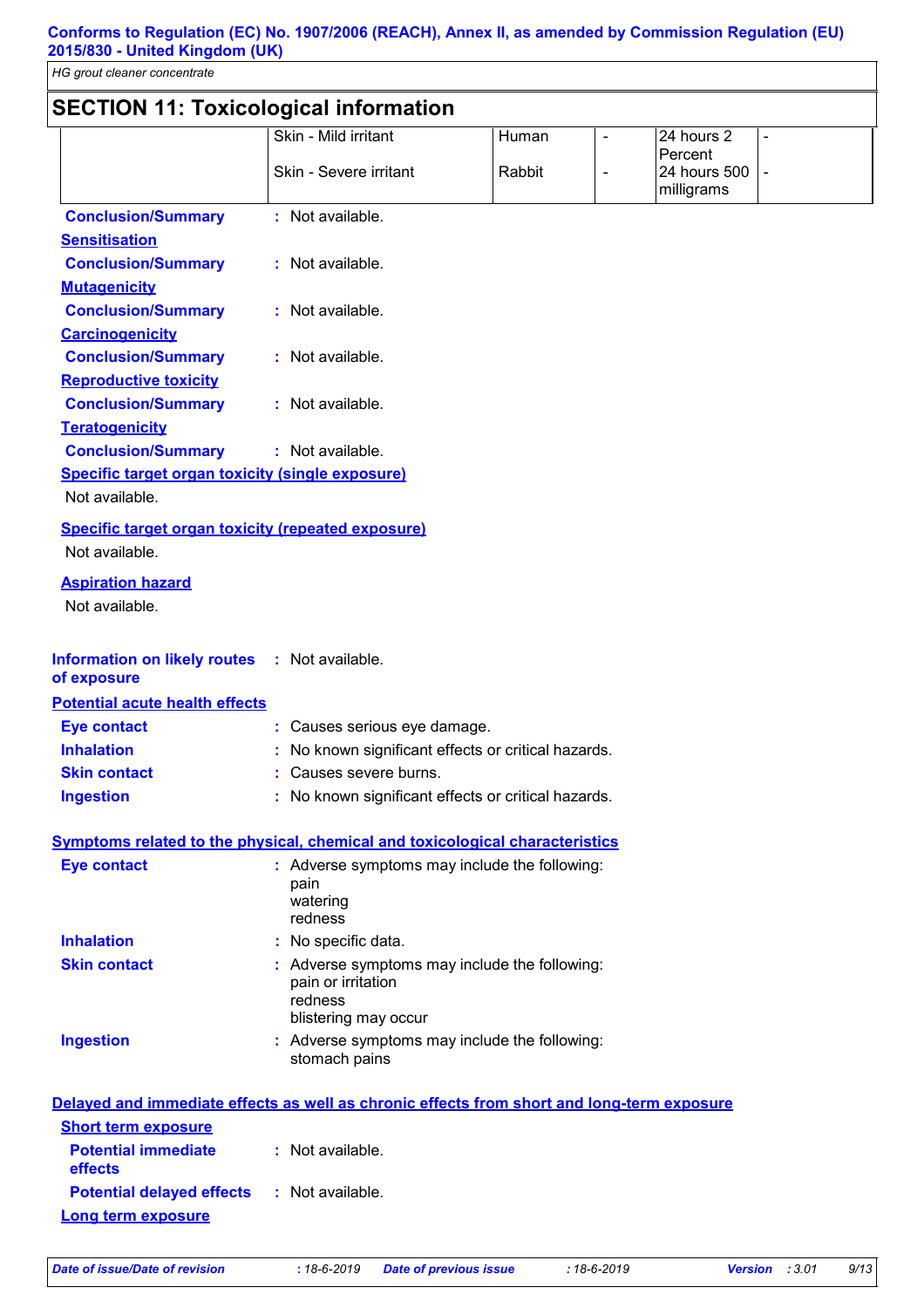| <b>SECTION 11: Toxicological information</b> |                                                     |  |  |
|----------------------------------------------|-----------------------------------------------------|--|--|
| <b>Potential immediate</b><br><b>effects</b> | $:$ Not available.                                  |  |  |
| <b>Potential delayed effects</b>             | : Not available.                                    |  |  |
| <b>Potential chronic health effects</b>      |                                                     |  |  |
| Not available.                               |                                                     |  |  |
| <b>Conclusion/Summary</b>                    | $:$ Not available.                                  |  |  |
| General                                      | : No known significant effects or critical hazards. |  |  |
| <b>Carcinogenicity</b>                       | : No known significant effects or critical hazards. |  |  |
| <b>Mutagenicity</b>                          | : No known significant effects or critical hazards. |  |  |
| <b>Teratogenicity</b>                        | : No known significant effects or critical hazards. |  |  |
| <b>Developmental effects</b>                 | : No known significant effects or critical hazards. |  |  |
| <b>Fertility effects</b>                     | : No known significant effects or critical hazards. |  |  |

#### **Other information :**

: Not available.

# **SECTION 12: Ecological information**

#### **12.1 Toxicity**

| <b>Product/ingredient name</b> | <b>Result</b>                                    | <b>Species</b>                                | <b>Exposure</b> |
|--------------------------------|--------------------------------------------------|-----------------------------------------------|-----------------|
| sodium carbonate               | Acute EC50 242000 µg/l Fresh water               | Algae - Navicula seminulum                    | 96 hours        |
|                                | Acute LC50 176000 µg/l Fresh water               | Crustaceans - Amphipoda                       | 48 hours        |
|                                | Acute LC50 265000 µg/l Fresh water               | Daphnia - Daphnia magna                       | 48 hours        |
|                                | Acute LC50 300000 µg/l Fresh water               | Fish - Lepomis macrochirus                    | 96 hours        |
| sodium hydroxide               | Acute EC50 40,38 mg/l Fresh water                | Crustaceans - Ceriodaphnia<br>dubia - Neonate | 48 hours        |
|                                | Acute LC50 125 ppm Fresh water                   | Fish - Gambusia affinis - Adult               | 96 hours        |
| trisodium nitrilotriacetate    | Acute LC50 560000 to 1000000 µg/l<br>Fresh water | Daphnia - Daphnia magna                       | 48 hours        |
|                                | Acute LC50 252000 µg/l Fresh water               | Fish - Lepomis macrochirus                    | 96 hours        |
| <b>Conclusion/Summary</b>      | Readily biodegradable                            |                                               |                 |

#### **12.2 Persistence and degradability**

| <b>Conclusion/Summary</b> | : Readily biodegradable |
|---------------------------|-------------------------|
|---------------------------|-------------------------|

| <b>Product/ingredient name</b>         | <b>Aquatic half-life</b> | <b>Photolysis</b> | Biodegradability |
|----------------------------------------|--------------------------|-------------------|------------------|
| HG grout cleaner<br><i>concentrate</i> |                          |                   | Readily          |

#### **12.3 Bioaccumulative potential**

Not available.

| <b>12.4 Mobility in soil</b>                            |                  |
|---------------------------------------------------------|------------------|
| <b>Soil/water partition</b><br><b>coefficient (Koc)</b> | : Not available. |
| <b>Mobility</b>                                         | : Not available. |

| 12.5 Results of PBT and vPvB assessment |                   |  |
|-----------------------------------------|-------------------|--|
| <b>PBT</b>                              | : Not applicable. |  |

**vPvB :** Not applicable.

**12.6 Other adverse effects** : No known significant effects or critical hazards.

*Date of issue/Date of revision* **:** *18-6-2019 Date of previous issue : 18-6-2019 Version : 3.01 10/13*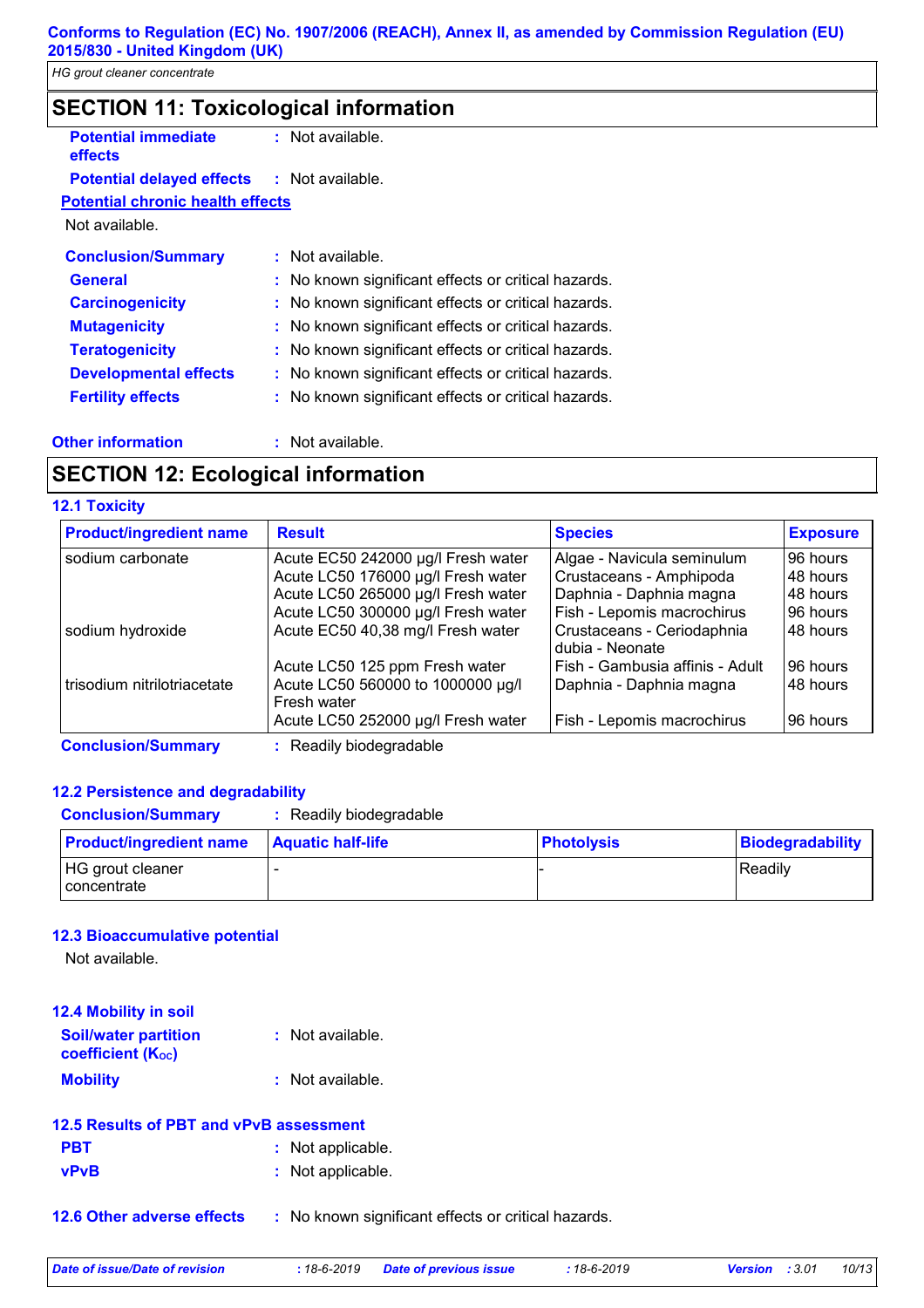# **SECTION 13: Disposal considerations**

The information in this section contains generic advice and guidance. The list of Identified Uses in Section 1 should be consulted for any available use-specific information provided in the Exposure Scenario(s).

#### **13.1 Waste treatment methods**

| <b>Product</b>             |                                                                                                                                                                                                                                                                                                                                                                                                                                                                                                                                                      |
|----------------------------|------------------------------------------------------------------------------------------------------------------------------------------------------------------------------------------------------------------------------------------------------------------------------------------------------------------------------------------------------------------------------------------------------------------------------------------------------------------------------------------------------------------------------------------------------|
| <b>Methods of disposal</b> | : The generation of waste should be avoided or minimised wherever possible.<br>Disposal of this product, solutions and any by-products should at all times comply<br>with the requirements of environmental protection and waste disposal legislation<br>and any regional local authority requirements. Dispose of surplus and non-<br>recyclable products via a licensed waste disposal contractor. Waste should not be<br>disposed of untreated to the sewer unless fully compliant with the requirements of<br>all authorities with jurisdiction. |
| <b>Hazardous waste</b>     | : The classification of the product may meet the criteria for a hazardous waste.                                                                                                                                                                                                                                                                                                                                                                                                                                                                     |
| <b>Packaging</b>           |                                                                                                                                                                                                                                                                                                                                                                                                                                                                                                                                                      |
| <b>Methods of disposal</b> | : The generation of waste should be avoided or minimised wherever possible. Waste<br>packaging should be recycled. Incineration or landfill should only be considered<br>when recycling is not feasible.                                                                                                                                                                                                                                                                                                                                             |
| <b>Special precautions</b> | : This material and its container must be disposed of in a safe way. Care should be<br>taken when handling emptied containers that have not been cleaned or rinsed out.<br>Empty containers or liners may retain some product residues. Avoid dispersal of<br>spilt material and runoff and contact with soil, waterways, drains and sewers.                                                                                                                                                                                                         |

# **SECTION 14: Transport information**

|                                           | <b>ADR/RID</b>                                           | <b>ADN</b>                                        | <b>IMDG</b>                                       | <b>IATA</b>                                              |
|-------------------------------------------|----------------------------------------------------------|---------------------------------------------------|---------------------------------------------------|----------------------------------------------------------|
| 14.1 UN number                            | 1760                                                     | 1760                                              | 1760                                              | 1760                                                     |
| 14.2 UN proper<br>shipping name           | <b>CORROSIVE LIQUID,</b><br>N.O.S. (sodium<br>hydroxide) | CORROSIVE LIQUID,<br>N.O.S. (sodium<br>hydroxide) | CORROSIVE LIQUID,<br>N.O.S. (sodium<br>hydroxide) | <b>CORROSIVE LIQUID,</b><br>N.O.S. (sodium<br>hydroxide) |
| <b>14.3 Transport</b><br>hazard class(es) | 8<br><u>교수</u>                                           | 8                                                 | 8<br>双条                                           | 8                                                        |
| 14.4 Packing<br>group                     | III                                                      | III                                               | III                                               | $\mathbf{III}$                                           |
| 14.5<br><b>Environmental</b><br>hazards   | No.                                                      | No.                                               | No.                                               | No.                                                      |
| <b>Additional</b><br><i>information</i>   | Tunnel code (E)                                          |                                                   |                                                   |                                                          |

**14.6 Special precautions for user**

**Transport within user's premises:** always transport in closed containers that are **:** upright and secure. Ensure that persons transporting the product know what to do in the event of an accident or spillage.

**14.7 Transport in bulk according to Annex II of Marpol and the IBC Code** **:** Not applicable.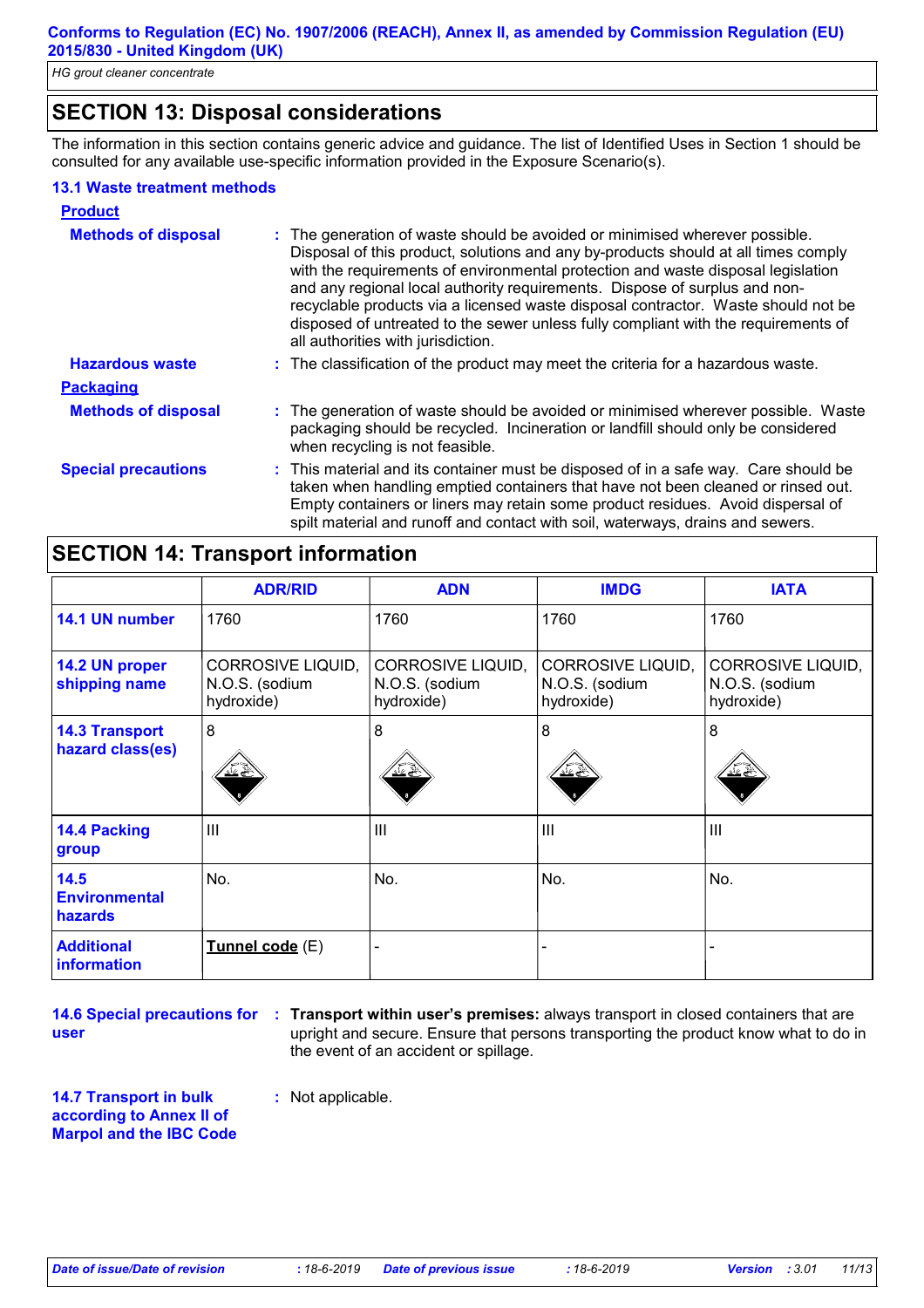| <b>SECTION 15: Regulatory information</b>                                                                                                                |                                                                                                     |
|----------------------------------------------------------------------------------------------------------------------------------------------------------|-----------------------------------------------------------------------------------------------------|
|                                                                                                                                                          | 15.1 Safety, health and environmental regulations/legislation specific for the substance or mixture |
| EU Regulation (EC) No. 1907/2006 (REACH)                                                                                                                 |                                                                                                     |
| <b>Annex XIV - List of substances subject to authorisation</b>                                                                                           |                                                                                                     |
| <b>Annex XIV</b>                                                                                                                                         |                                                                                                     |
| None of the components are listed.                                                                                                                       |                                                                                                     |
| <b>Substances of very high concern</b>                                                                                                                   |                                                                                                     |
| None of the components are listed.                                                                                                                       |                                                                                                     |
| <b>Annex XVII - Restrictions</b><br>on the manufacture,<br>placing on the market<br>and use of certain<br>dangerous substances,<br>mixtures and articles | : Not applicable.                                                                                   |
| <b>Other EU regulations</b>                                                                                                                              |                                                                                                     |
| <b>Europe inventory</b>                                                                                                                                  | : All components are listed or exempted.                                                            |
| <b>Black List Chemicals</b>                                                                                                                              |                                                                                                     |
| (76/464/EEC)                                                                                                                                             |                                                                                                     |
| Ozone depleting substances (1005/2009/EU)                                                                                                                |                                                                                                     |
| Not listed.                                                                                                                                              |                                                                                                     |
| <b>Prior Informed Consent (PIC) (649/2012/EU)</b>                                                                                                        |                                                                                                     |
| Not listed.                                                                                                                                              |                                                                                                     |
| <b>Seveso Directive</b>                                                                                                                                  |                                                                                                     |
| This product is not controlled under the Seveso Directive.                                                                                               |                                                                                                     |
| <b>Contains (Regulation</b>                                                                                                                              | : NTA (nitrilotriacetic acid) and salts thereof, anionic surfactants, non-ionic<br>$< 5\%$          |
| (EC) No 648/2004)                                                                                                                                        | surfactants, phosphonates                                                                           |
| <b>References</b>                                                                                                                                        |                                                                                                     |
| <b>International requlations</b>                                                                                                                         |                                                                                                     |
|                                                                                                                                                          | <b>Chemical Weapon Convention List Schedules I, II &amp; III Chemicals</b>                          |
| Not listed.                                                                                                                                              |                                                                                                     |
| <b>Montreal Protocol (Annexes A, B, C, E)</b>                                                                                                            |                                                                                                     |
| Not listed.                                                                                                                                              |                                                                                                     |
|                                                                                                                                                          |                                                                                                     |
| <b>Stockholm Convention on Persistent Organic Pollutants</b>                                                                                             |                                                                                                     |
| Not listed.                                                                                                                                              |                                                                                                     |
| <b>Rotterdam Convention on Prior Informed Consent (PIC)</b><br>Not listed.                                                                               |                                                                                                     |
| <b>UNECE Aarhus Protocol on POPs and Heavy Metals</b>                                                                                                    |                                                                                                     |
| Not listed.                                                                                                                                              |                                                                                                     |
| <b>International lists</b>                                                                                                                               |                                                                                                     |
| <b>National inventory</b>                                                                                                                                |                                                                                                     |
| <b>Australia</b>                                                                                                                                         | : All components are listed or exempted.                                                            |
| <b>Canada</b>                                                                                                                                            | : All components are listed or exempted.                                                            |
| <b>China</b>                                                                                                                                             | : All components are listed or exempted.                                                            |
| <b>Turkey</b>                                                                                                                                            | Not determined.                                                                                     |
| <b>United States</b>                                                                                                                                     | All components are listed or exempted.                                                              |
| <b>Taiwan</b>                                                                                                                                            | Not determined.                                                                                     |
| <b>Philippines</b>                                                                                                                                       | All components are listed or exempted.                                                              |
|                                                                                                                                                          | Not determined.                                                                                     |
| <b>New Zealand</b><br><b>Malaysia</b>                                                                                                                    | Not determined.                                                                                     |